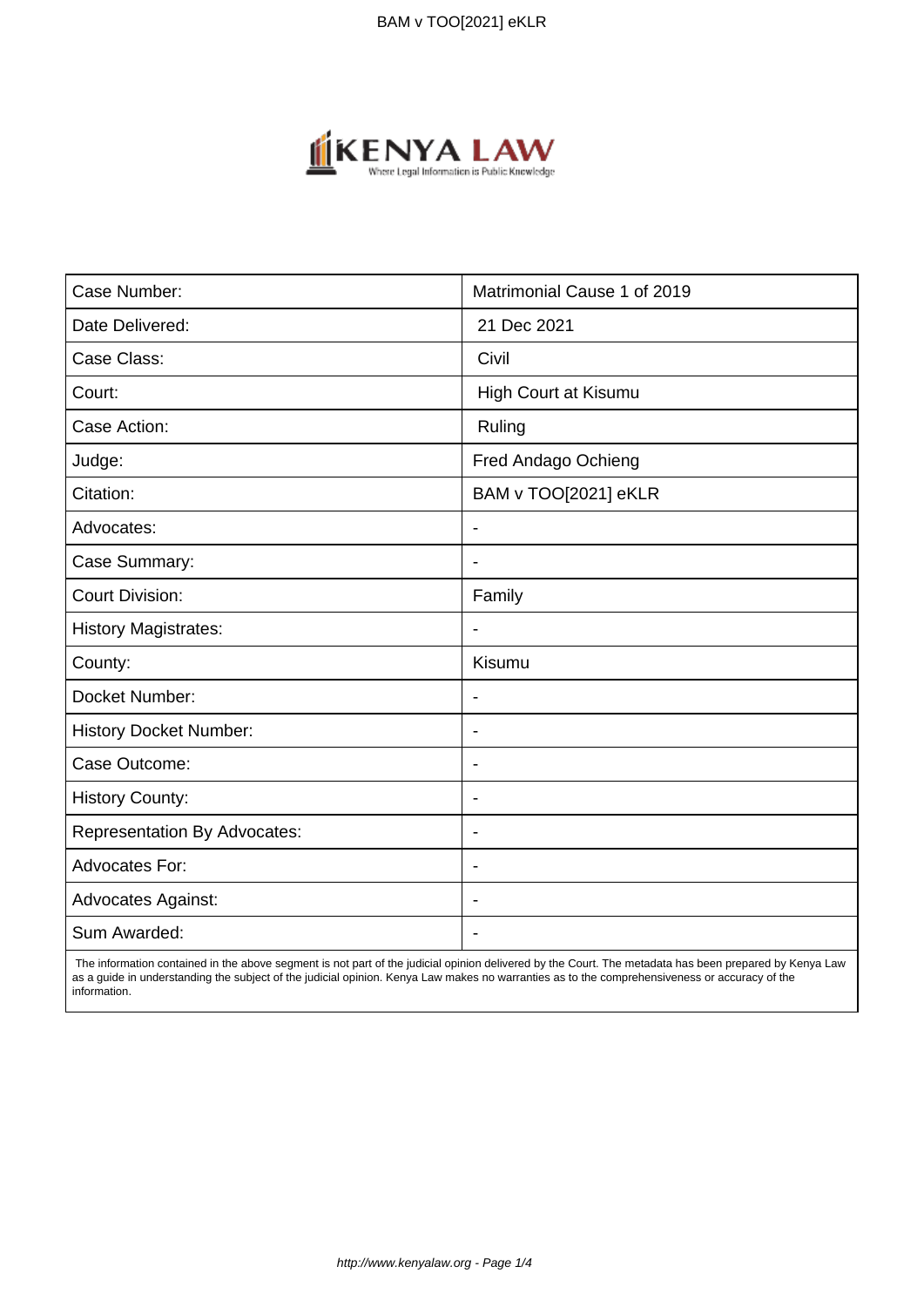# **REPUBLIC OF KENYA**

# **IN THE HIGH COURT OF KENYA**

# **AT KISUMU**

#### **MATRIMONIAL CAUSE NO. 1 OF 2019 (O.S)**

**BAM..............................................................................................................................APPLICANT/RESPONDENT**

#### **VERSUS**

**TOO...............................................................................................................................RESPONDENT/APPLICANT**

#### **RULING**

The application dated  $26<sup>th</sup>$  October 2021 was filed by the Defendant.

**1.** He requested the Court to allow the parties to give *viva voce* evidence in the case.

**2.** The application was supported by an affidavit sworn by the Defendant. In his affidavit the Defendant pointed out that the case had been heard by the Court through affidavits, as the means through which evidence was tendered to Court.

**3.** He said that the matter did not proceed by way of *viva voce* evidence due to the fact that the directives and protocols which had been issued by the Ministry of Health, did not permit a physical hearing.

**4.** It was his case that the lack of a physical hearing could occasion him a great injustice.

**5.** He also said that;

*"……... such sensitive matters like the current one, which touches on the interest and right of property ……."*

ought to be heard when both parties can testify orally.

**6.** The Defendant deponed that technicality should not be the premise upon which a decision is rendered.

**7.** The Defendant went on to state as follows;

*"7. THAT I am further advised by my advocates on record, advice I verily believe to be true, that since the judgement may be entered without my evidence, and may include loss of property and other fundamental freedoms protected under the Constitution, it is important that* 

*I am given sufficient opportunity to defend myself and that all documents that may absolve myself are not also admitted to evidence and that the rights enshrined under Article 50 of the Constitution are scrupulously adhered to."*

**8.** When canvassing the application, the Defendant said that because the parties did not orally address the Court, the parties may not have adequately addressed their issues.

**9.** He pointed out that at the material time, he was in the Sudan, where he was working. Having returned to Kenya, the Defendant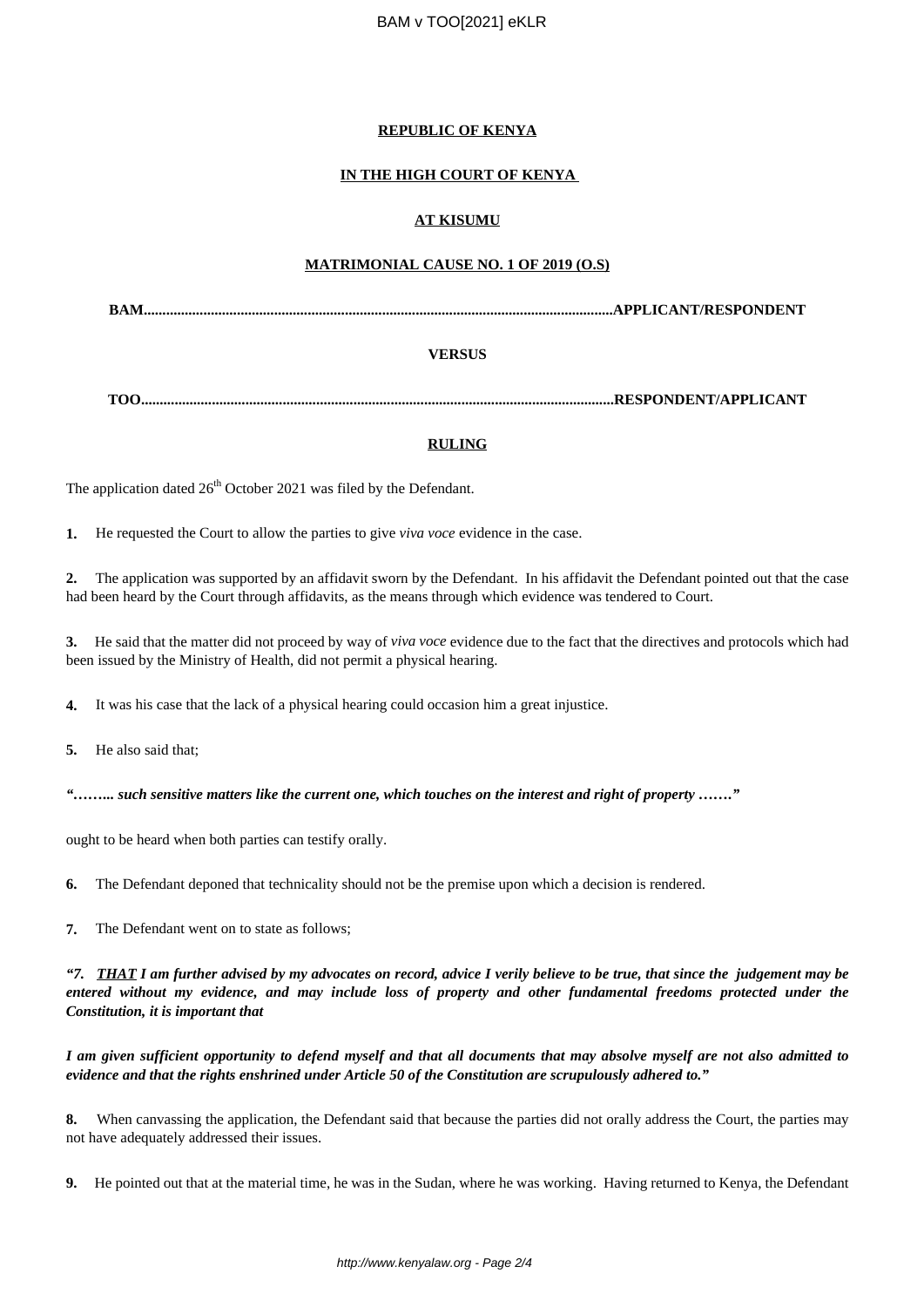wished to address the matter substantively.

**10.** But he also pointed out that he had no intention of changing either his Replying Affidavit or the Submissions.

**11.** In answer to the application the Plaintiff submitted that the parties were given a reasonable opportunity to be heard.

12. I have given due consideration to the application. I note that on 11<sup>th</sup> December 2019, Miss Mwalo advocate, who was representing the Applicant in the substantive action, told the Court that she was agreeable to Issues which had been drafted by the Respondent.

**13.** She also told the Court that the parties had the intention of relying on their respective affidavits.

**14.** It was on the basis of that information that the Court directed that the Originating Summons herein, be heard through affidavit evidence.

**15.** The Court then set the case for hearing on 20<sup>th</sup> February 2020.

**16.** However, on the said scheduled hearing date, both parties required more time, so that they could file and exchange their respective Bundles of Documents, together with Witness Statements.

17. It is noteable that whilst the Defendant was reported to be out of the country as at 20<sup>th</sup> February 2020, on 17<sup>th</sup> November 2020, Mr. Miller advocate informed the Court that the Defendant was in Kisumu. On the said  $17<sup>th</sup>$  November 2020, the Defendant's advocate told the Court there was an agreement, that they would file submissions.

**18.** Miss Abir, the learned advocate for the Applicant also told the Court that the parties had agreed to rely on their respective affidavits and documents.

**19.** In the light of the consensus between the parties, the Court directed them to file their respective submissions.

**20.** By 26<sup>th</sup> January 2021, the Applicant had not yet filed her submissions. And although she did not attend Court on that date, the learned advocate for the Respondent informed the Court that he had no objection to having the Applicant allowed more time to file her submissions.

**21.** From the foregoing record of the proceedings, it is crystal clear that it is not the Court that imposed upon the parties, the decision to have the evidence adduced through affidavits.

**22.** It is also clear that the Respondent was already back in the country before the parties consented to file their submissions.

**23.** In the event, I find that it was not just because the Respondent was out of the country that the hearing proceeded on the basis of affidavit evidence.

**24.** It is a matter of common notoriety all over the world, that the Corona Pandemic has affected the way things are done in every sphere of life.

**25.** Even persons who are within the borders of our country, have had to make conscious decisions to have virtual court sessions. Therefore, just because one party or a witness was outside the country does not prejudice him or her.

**26.** In this case both parties agreed to proceed to trial through evidence tendered by way of affidavits.

**27.** They accommodated each other when it was necessary to ask for more time to file their Witness Statements and their